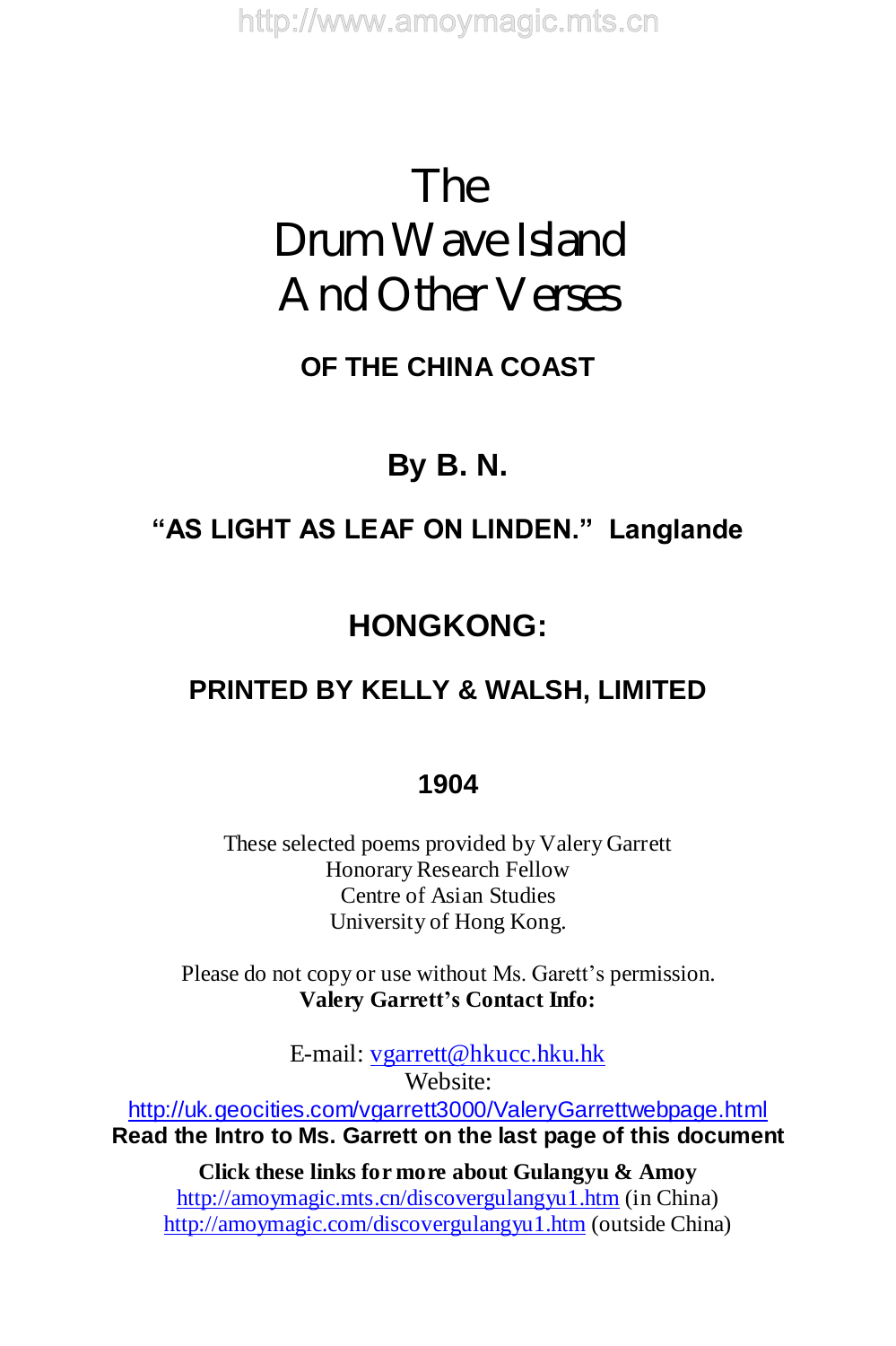#### **FINALE**

When the last Amoy pomelo's eaten And the last Amoy oyster is sped, When the last Amoy tiger is beaten From out of his cavern and dead; When the last Amoy sugar-cane's vanished And the last of the Oolong is drunk, When the Tan and the Ng clans are banished, And the great Amoy joss-rock is sunk; When each coolie, at work and at leisure,

Lets his pigtail hang down on his back, When the horrible music they treasure Has ceased to put sleep on the rack; When they've learnt not to speak through their noses, And they've no longer Eight Tones but One, When each house smells of attar of roses And not—as they always have done!

When Typhoid is never more heard of And water is drinkably pure, When there's not any Plague to be scared of, And Dengue has also a cure; When hushed is the humming mosquito And crickets no longer annoy, This place may be 'perfectly sweet,' –oh, But 'twill be no longer Amoy!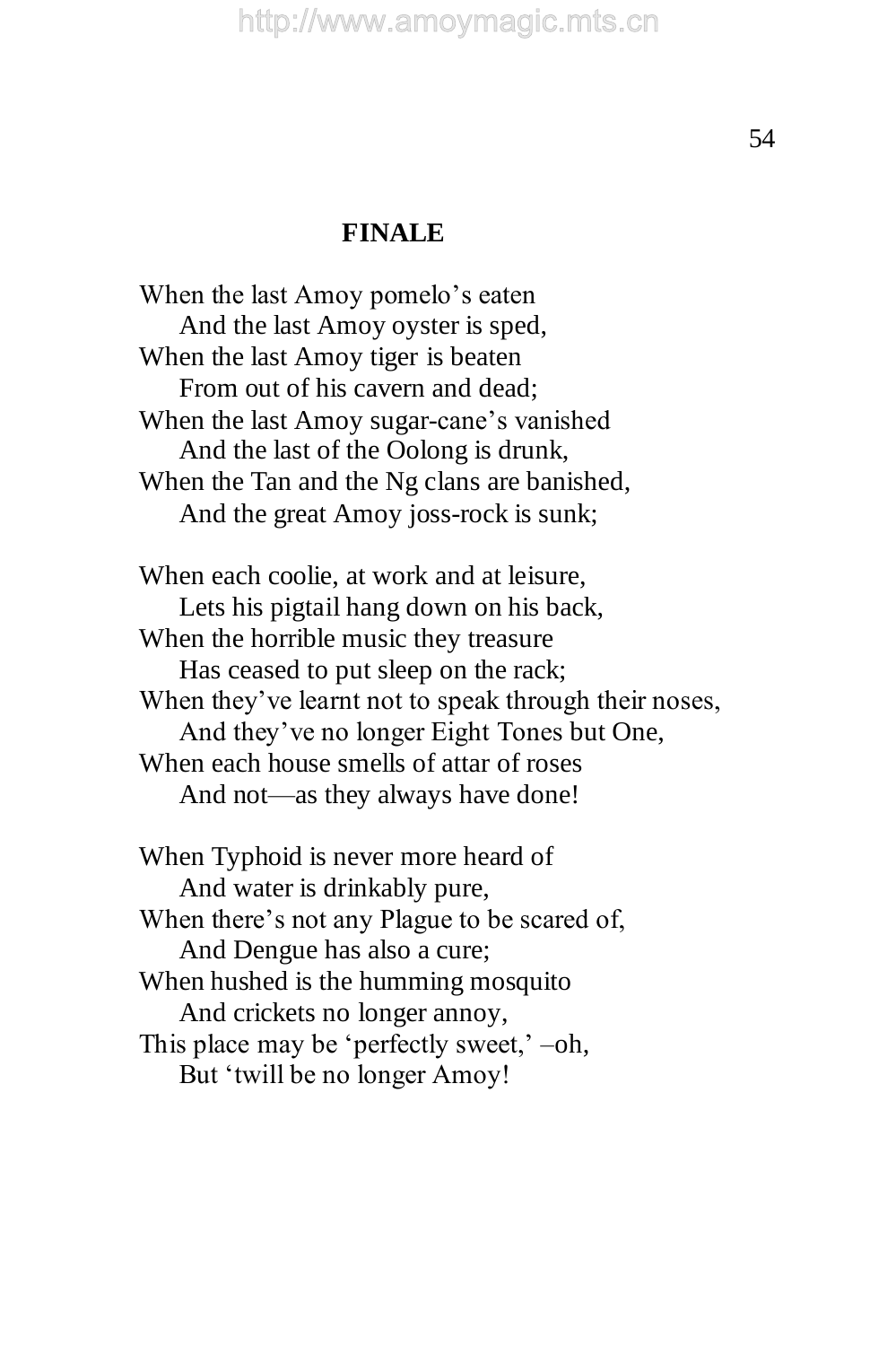#### **GOODBYE**

Passing away, the smoke behind us drifting, The engine's thud suggests the loss we rue— Measured and slow, in strain like this uplifting: Good-bye, and best of luck—to Kolongsu! Gazing behind, dim grows the shore and dimmer, And thoughts we foster creep into the gaze, For something makes the fleeting scene to glimmer With-long-drawn-memories-of happy days. The rest has vanished, Lam Tai Bu still lingers, Yet it too flickers, falters, out of sight, Like the last tingle fading from the fingers, When one-clasped hands—and bade a last Good-Night. Good-bye the path that never seemed to tire Along the beaches of that little isle, When the sun set, a shining ball of fire, Leaving the West sky—crimson—for a while! Good-bye our strayings on Amoy's old island Toward Tiger-Temple, 'neath a kindly sun, And Koan Jit Tai, o'er rocky path and byland— Dear idle wanderings!—All of them—are done. Good-bye the friends, the staunch, the true and trusty, Those we once loved and those who love us still, In these hot climbs even Friendship may grow rusty, Now clear—distinct,--now faded—like yon hill! But never mind. A difference comes at parting, And many praises to Yourself are due, Just now the thought 'to return no more' is smarting: Good-night,--and best of luck—to Kolongsu!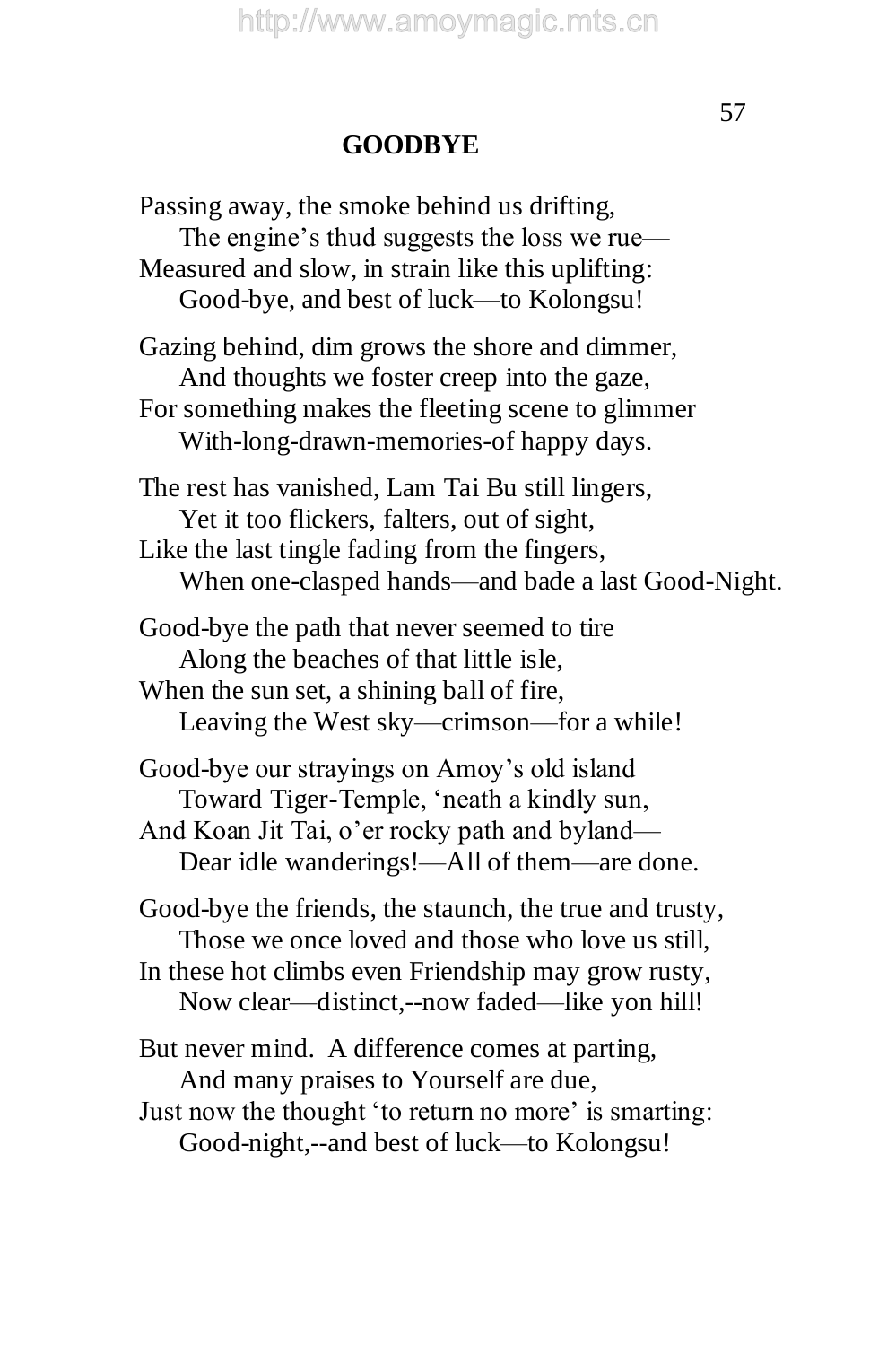59

#### **IN KOLONGSU** *(Rondeau)*

In Kolongsu the leaves were green, And, high above the houses seen, Gray rocks hung passive in the glare, For, loftier still, with brilliance rare The Sun displayed a glorious mien.

The sea flashed in a moving sheen Our island and Amoy between, A gentle breeze just stirred the air In Kolongsu.

Far, far removed were winters keen From gardens where the Summer queen For ever reigned, for ever dear, And flowers, flowers everywhere, Bring back to mind these days serene, In Kolongsu.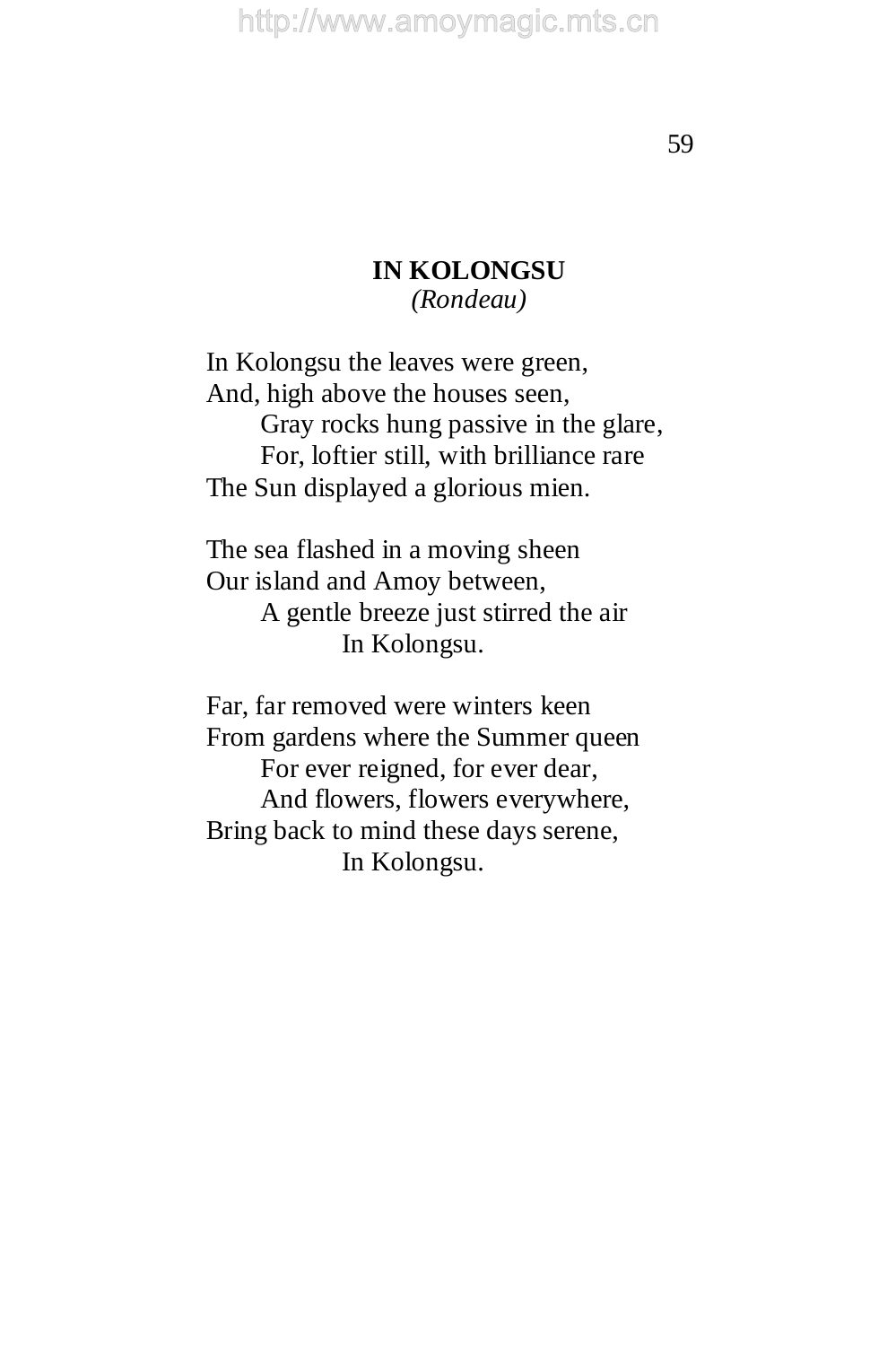### **DRUM WAVE ISLAND**

- The waves come on with an oily sweep, but plunge with a thunderous blow,
- Like a big drum banged by a sturdy hand, certain, and full, and slow.
- And Westward from the Drum Wave Island the evening sky's aglow.
- The deep sea heaves from the distant line, livid, and cold, and gray,
- The rocks that strove to resist its coarse are beaten and whelmed in spray.
- And the shore where once the rice fields ended bewails the Coming sway.
- The glory fades from the Western sky, stirred by a parting wind,
- The light deserts these dull dim hills; what is there left behind?
- Darkness, and dreary changelessness, and mournfulness resigned.
- The sky and the sea are blotted out, they fade in a mist of tears,
- For a rain-cloud meets the dying day, and his tale in pity hears,
- And the Warrior of the South's Pagoda<sup>1</sup> stealthily disappears.
- The waves fall down with a roaring crash, though they rose on a soundless flow,
- For Chhan Be<sup>2</sup> in Kolongsu<sup>3</sup> feels the Sea's severest blow,
- Booms out like a drum to skilful hand, measured, and deep, and slow.
- 1. *Chinese*: Lam Tai Bu, a tall hill S.E. of Amoy
- 2. Literally 'End of the Fields.'
- 3. Literally 'Drum Wave Island.'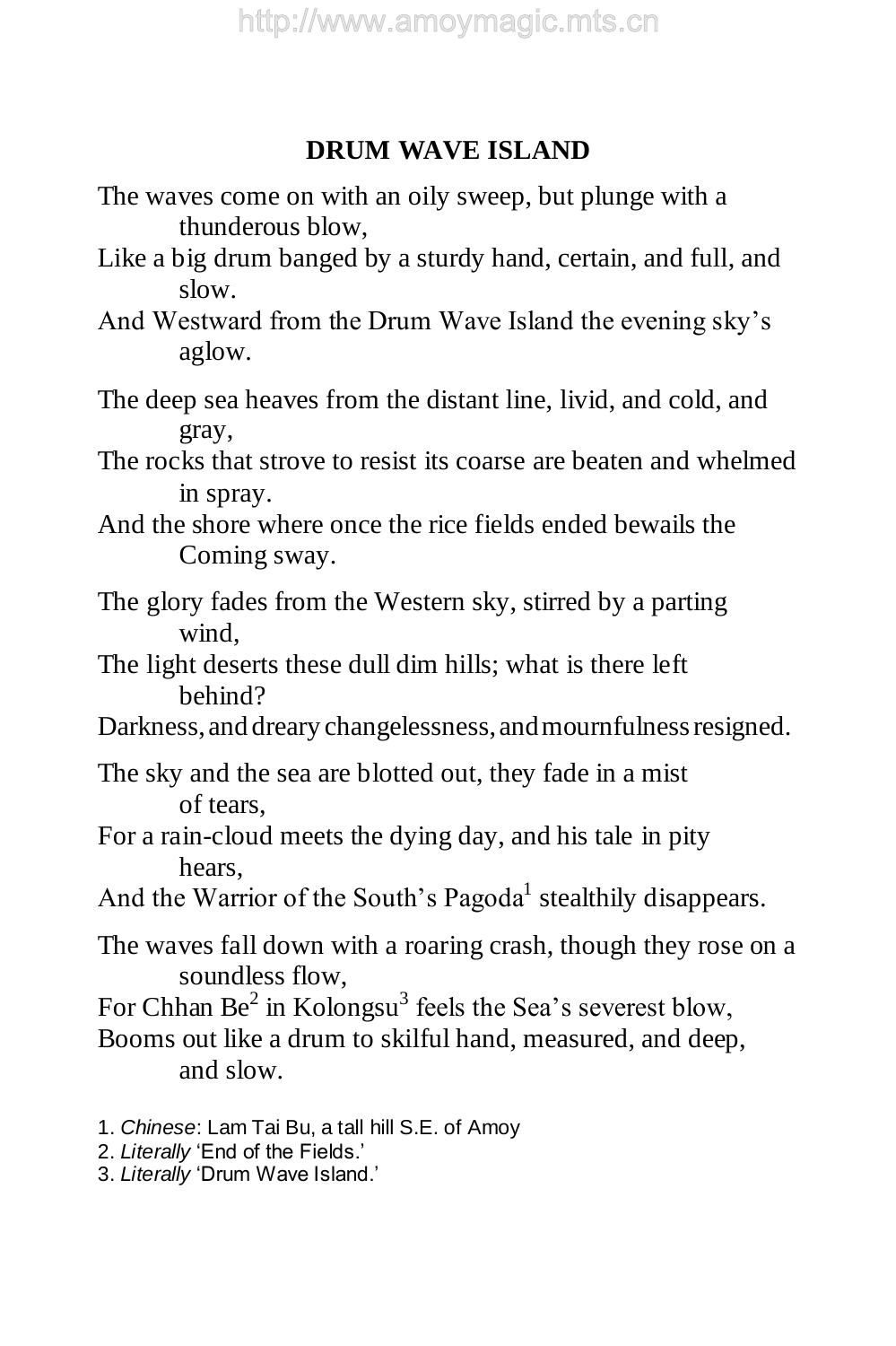#### **Introduction to Ms. Valery Garrett**

British born Valery Garrett has lived in Hong Kong for over thirty years. She has written nine books and many articles on Chinese antiques and traditional Chinese dress, and lectures frequently at home and overseas. Her tenth book, due out early 2007, is *The Art of Chinese Dress*, pub Tuttle and covers the history of Chinese dress from the  $17<sup>th</sup>$  century to the present day. All her books are available from amazon.com.

Valery has served as consultant for museums and collections around the world, and her personal collection of Chinese clothing was acquired and exhibited at the Victoria & Albert Museum in London, as well as other museums in Asia and Australia. She is an Honorary Research Fellow at the Centre of Asian Studies, University of Hong Kong.

#### **Valery Discovers "Gulangyu Poems"**

"I suppose that being British, and living in what was a British colony, Hong Kong, since 1973 has made me curious about the lives of earlier westerners in China. So when Dragonair launched their service to Amoy (Xiamen), a one-time Treaty Port, back in 1989, Richard, my husband, and I were quick to plan a visit.

"Xiamen was all I hoped for and more. We were even more thrilled by Gulangyu and the western mansions there which were still preserved. Even the ones being renovated were built in the same style of brickwork. Gulangyu impressed me so much that I later wrote an article on it for Dragonair's in-flight magazine (August 1995).

"The island reminded me of Shamian in Guangzhou (Canton) another western enclave from 1862 to the mid 20th C. My book on the history of Canton has a lengthy chapter on Shamian: "Heaven is High, the Emperor Far Away: Merchants and Mandarins in Old Canton", pub Oxford University Press, 2002.

"In 1990 when I was on a visit to Singapore, I came upon a small book of poetry, entitled The Drum Wave Island and Other Verses, by B.N. published in Hong Kong in 1904. The poems clearly show the love the unknown author had for his temporary home on Gulangyu and the local people there. It captivated him then, as it still does for us today."

Valery Garrett, July 12, 2006

Click Link to Purchase Valery's books on Amazon: http://www.amazon.com/gp/product/0195864263/102-9460537- 7448123?v=glance&n=283155